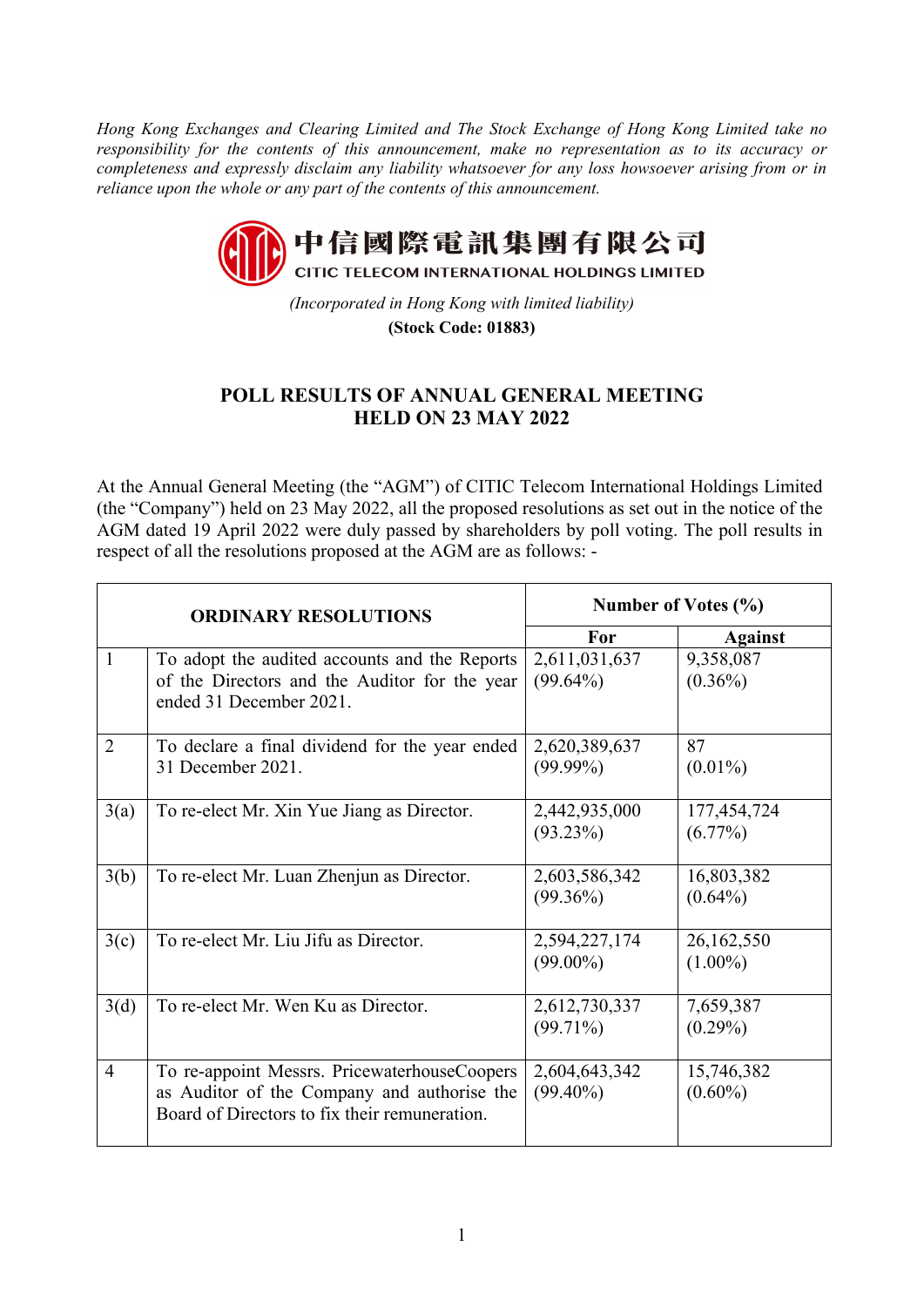| <b>ORDINARY RESOLUTIONS</b> |                                                                                                                                                                                                                                             | Number of Votes $(\% )$      |                            |
|-----------------------------|---------------------------------------------------------------------------------------------------------------------------------------------------------------------------------------------------------------------------------------------|------------------------------|----------------------------|
|                             |                                                                                                                                                                                                                                             | <b>For</b>                   | <b>Against</b>             |
| 5                           | To grant a general mandate to the Directors to<br>issue and dispose of additional shares not<br>exceeding 20% of the number of issued shares<br>of the Company as at the date of this<br>resolution. <sup>*</sup>                           | 2,255,790,546<br>$(86.09\%)$ | 364,599,178<br>$(13.91\%)$ |
| 6                           | To grant a general mandate to the Directors to<br>purchase or otherwise acquire shares of the<br>Company not exceeding 10% of the number of<br>issued shares of the Company as at the date of<br>this resolution. <sup>*</sup>              | 2,611,232,637<br>$(99.65\%)$ | 9,157,087<br>$(0.35\%)$    |
|                             | To add the number of the shares which are<br>purchased or otherwise acquired under the<br>general mandate in Resolution (6) to the<br>number of the shares which may be issued<br>under the general mandate in Resolution (5). <sup>*</sup> | 2,265,518,839<br>$(86.46\%)$ | 354,870,885<br>$(13.54\%)$ |

\* The full text of Resolutions 5 to 7 are set out in the notice of the AGM.

As more than 50% of the votes were cast in favour of each of the above resolutions, all such resolutions were passed as ordinary resolutions at the AGM.

Notes:

- 1. As at the date of the AGM, the total number of the shares of the Company in issue was 3,687,816,882 shares, which was the total number of shares entitling the holders to attend and vote on all the resolutions at the AGM.
- 2. There were no shares of the Company entitling the holders to attend and abstain from voting in favour of the resolutions at the AGM as set out in Rule 13.40 of the Rules Governing the Listing of Securities on The Stock Exchange of Hong Kong Limited (the "Listing Rules").
- 3. No shareholders of the Company were required under the Listing Rules to abstain from voting on any resolutions at the AGM.
- 4. No parties have indicated in the circular containing the notice of the AGM that they intend to vote against or to abstain from voting on any resolutions at the AGM.